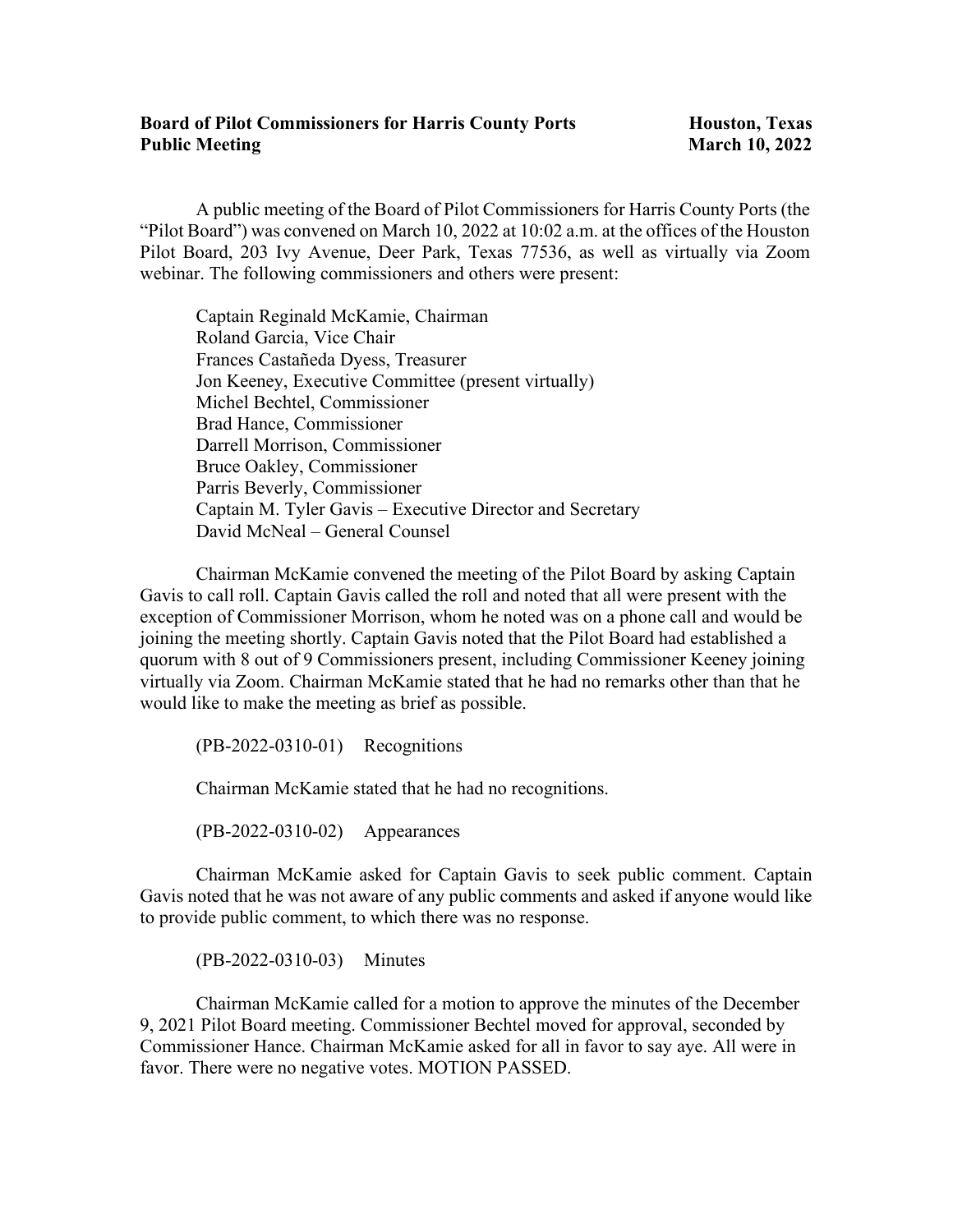Board of Pilot Commissioners for Harris County Ports Page 2 Public Meeting March 10, 2022

(PB-2022-0310-04) Executive Director Report

Captain Gavis stated that he was happy to report that all 4 commissioners with expiring terms on February 1, 2022, which he detailed as Commissioner Dyess, Commissioner Bechtel, Commissioner Beverly, and Commissioner Oakley, had been reappointed. Captain Gavis stated he was happy to be able to keep such a great group together. Captain Gavis then stated that he had Captain Mike Usher, whose company was approved to provide hourly administrative and investigative support at the December 9, 2021 Pilot Board meeting, in to bring him up to speed. Captain Gavis stated that Captain Usher provided an excellent contingency should something happen to him, or the Board become unusually busy and require additional support.

Chairman McKamie then asked Captain Usher to come up and introduce himself to the Board. Captain Usher thanked the Board and stated that he retired from the Port of Houston Authority as the Manager of Pilot Administration. He then stated that Captain Gavis had relieved him at the port and added that he was grateful and honored to be able to support this very important work. Chairman McKamie then asked Captain Usher to further detail his background, to which Captain Usher stated he had prior naval service, a captain's license and pilot's license for the Houston Ship Channel, and 9 years of supporting both the ARC and the PBIRC. Chairman McKamie thanked Captain Usher and stated that he was well accomplished and provided excellent backfill support.

Chairman McKamie next thanked the commissioners who were reappointed for their continued commitment and stated he was glad to have them remain onboard. Captain Gavis closed by stating he was happy to report that the pilot who was mentioned at the December 9, 2021 meeting as being out due to a serious medical condition had been deemed fit for duty and was back on the channel.

Vice Chair Garcia then stated he saw Mr. Niels Aalund, who had recently retired from WGMA, and would like to thank Niels Aalund for all his contributions to the Pilot Board Transition Committee. Chairman McKamie echoed what the Vice Chair stated and asked Mr. Aalund to update the Board on his new role.

Mr. Aalund stated he had retired from WGMA and would now be working with Bay Houston Towing in Government Affairs and Public Relations. He closed by stating he looked forward to attending meetings and supporting the Board in any way he could.

(PB-2022-0310-05) Pilot Board Committee Updates

(a) Chairman McKamie stated that he visited the Panama Canal Pilots and thanked Commissioner Dyess for recommending commissioners complete port visits when visiting port cities. He stated the Panama Canal Pilots were very gracious and held the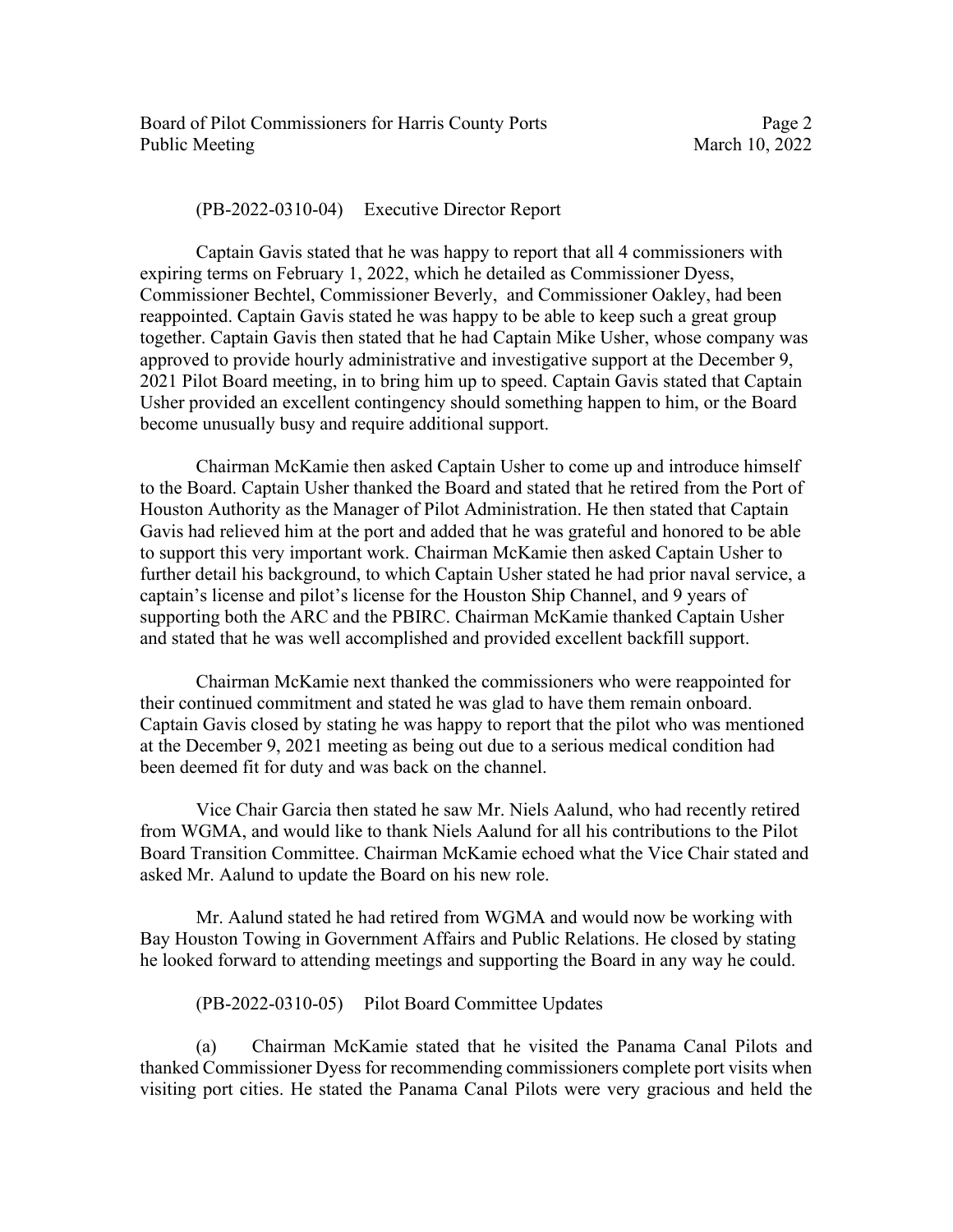Houston Pilots in very high regard. Chairman McKamie then added that the Houston Pilots were looking to complete some of their training in Panama, where he explained he had a chance to visit the training facility. Chairman McKamie then went on to describe several videos played via Zoom displaying the training program at the Panama Canal Pilots training facility, including simulating common piloting scenarios with manned models, simulating piloting scenarios with a vessel simulator, and utilizing model tugboats. Chairman McKamie stated that it was an awesome trip and encouraged other commissioners to visit other ports if given the opportunity.

Commissioner Bechtel asked what the terrain was like surrounding the Panama Canal, to which Chairman McKamie replied it was mountainous. Vice Chair Garcia then asked how this facility compared to where the Houston Pilots completed training, to which Chairman McKamie stated that the Houston Pilots would be completing some of their training at this facility. Chairman McKamie then asked Captain Thompson to speak on the Houston Pilots completing training at the facility.

Captain Robert Thompson, Houston Pilots Presiding Officer, stated that Panama provided the Houston Pilots with another great training avenue, detailing that the simulator was a 360° bridge (as opposed to the simulator at San Jacinto Maritime not offering a full  $360^\circ$ ).

Chairman McKamie closed by stating that when the Board hears of the Houston Pilots taking training, they can rest assured that it is very worthwhile and is not just a vacation.

(b) Chairman McKamie recognized Pilot Board Legislative Committee Chairman Bechtel.

Commissioner Bechtel stated that he had a few updates and began by detailing that in S.B. 11 (which he added is the port's area) it looked like Mayes Middleton was the leading vote getter. However, he added that there were some concerns about eligibility, and he did not know how it would pan out. He then went onto detail who was running for H.B. 23 (which he stated was Mayes Middleton's old district).

Commissioner Bechtel moved on to providing an update on the Gulf Coast Protection District. Commissioner Bechtel stated that they met the day prior and were starting to see a shift from focusing on housekeeping/ initial setup more so to their mission of storm surge protection.

Commissioner Bechtel next detailed that they were focusing on the Orange and Jefferson County projects and detailed the S2G (Sabine to Galveston) project. He then added that they were starting to move dirt in Jefferson County, while Orange County was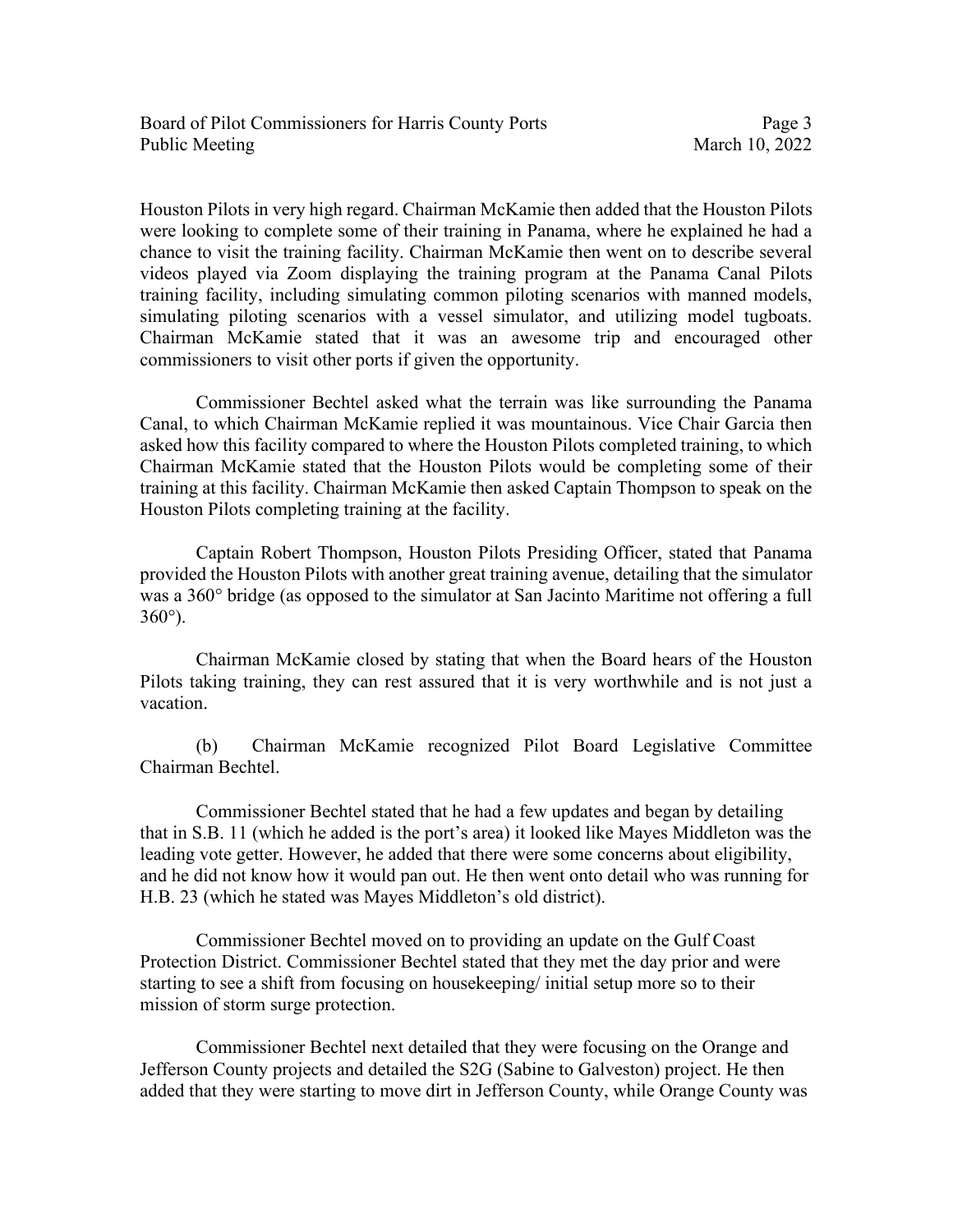delayed for various reasons. Commissioner Bechtel stated that the Gulf Coast Protection District was going to take over protection for these two areas as the local nonfederal sponsor (and added that they will bring a bigger tax base). He then detailed the next steps in progressing the projects in those areas. Conversation then ensued about how the project would affect the Sabine Pilots and the Ports of Orange and Jefferson Counties as a whole (including the need to acquire real estate surrounding the port).

Commissioner Bechtel then detailed that the district was looking for technical support and proceeded to move to providing updates on the Galveston area.

Commissioner Bechtel stated that on March  $16<sup>th</sup>$  the district would be hosting the Assistant Secretary of the Army, along with all top hands of the Army Corps of Engineers, in Galveston. He then stated that they are moving forward with authorization of the Ike Dike with the WRDA 2022 bill and explained that things were rolling ahead.

Commissioner Bechtel added that the district was invited to attend the I-Storm group meeting in June in Rotterdam (which includes all international organizations that operate storm surge structures), as well as accepted to become a member of the group. He then added that they would be meeting with the Dutch government while attending the group meeting.

Commissioner Bechtel next described that the district had a meeting with the Houston and Galveston pilots and ports discussing concerns over the gate design and anchorage issues. He added that the district discussed possibly teaming up with the pilots for the costs of studies of the gate design.

Commissioner Bechtel then moved on to stating that he and Pilot Board General Counsel David McNeal had discussed the effort for the Pilot Board to obtain subpoena power. Commissioner Bechtel next described that he had spoken with representatives Dennis Paul and Briscoe Cain and that they wanted Commissioner Bechtel to look into if other Pilot Boards have subpoena power. Chairman McKamie then added that he thought it was important that the Board obtain subpoena power because the USCG did not always look at matters with damage under \$75,000 and operated on a longer time frame. He added that it would then be important for the Board to be able to question vessel crewmembers. Chairman McKamie next explained that he felt it was important for the Board to have the information they needed to be able to implement lessons learned to keep incidents from happening again. He ended by stating he wanted to be able to investigate these incidents without having to rely on the Federal Government and that he believed no other pilot boards in Texas currently had subpoena power.

Conversation then ensued between Mr. Jim Brown, Counsel for the Houston Pilots, and several commissioners over how things would change if the Board had the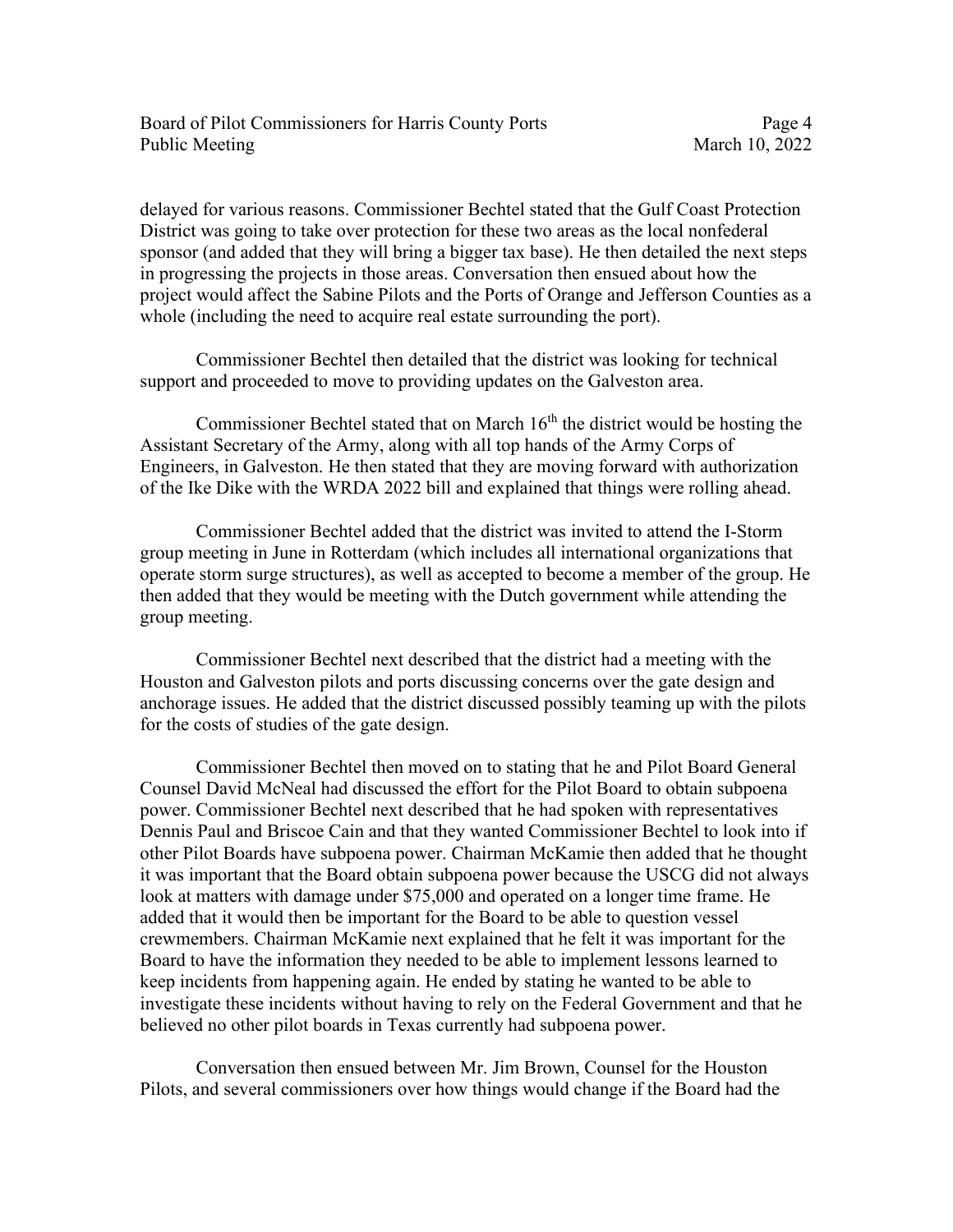ability to issue subpoenas. At 10:43 Commissioner Morrison joined the meeting. Commissioner Oakley then asked if the Houston Pilots had a position over the Board obtaining subpoena power, to which Mr. Brown responded not really. Mr. Brown then added that he felt the change would create a lot of litigation and possibly slow things down. Conversation then ensued amongst commissioners as to subpoena power providing the Board with a good tool for investigations.

(c) Chairman McKamie recognized Pilot Board Navigation Chairman Hance.

Commissioner Hance stated that he was not able to attend the last Lone Star Harbor Safety Committee meeting and deferred to Commissioner Beverly. Commissioner Beverly stated that the Lone Star Harbor Safety Committee completed an impressive amount of work and added he felt it was important for the Board to understand the scope and timing of many of the things being worked on. Commissioner Beverly then proposed having Captain J.J. Plunkett, Chief Operations Officer of the Houston Pilots, update the Board on happenings from the Lone Star Harbor Safety Committee. Commissioner Beverly suggested having Captain Plunkett itemize matters he felt the Board would be interested in and added he particularly felt the timing of dredge operations was very beneficial.

Chairman McKamie stated he felt it should be added to the meeting agendas to have a spot for Captain Plunkett to provide such an update.

(d) Pilot Board USCG Liaison Chairman Morrison stated there was no activity to report.

(e) Pilot Board Diversity Committee Chairman Garcia stated there was no activity to report.

(f) Chairman McKamie recognized Pilot Board Professional Development Committee Chairman Beverly.

Commissioner Beverly stated that he had nothing to report on the development process and asked Captain Gavis to describe the potential of hosting an intern. Captain Gavis explained that an individual who was active duty in the U.S. Coast Guard had reached out to him expressing her interest in completing industry training with the Pilot Board. Captain Gavis further explained that she was currently stationed in Boston but would be transferring to U.S. Coast Guard Sector Houston- Galveston at the conclusion of the proposed industry training. He then stated that Port Houston previously hosted individuals through such program and thought it would be good for relations with the U.S.C.G.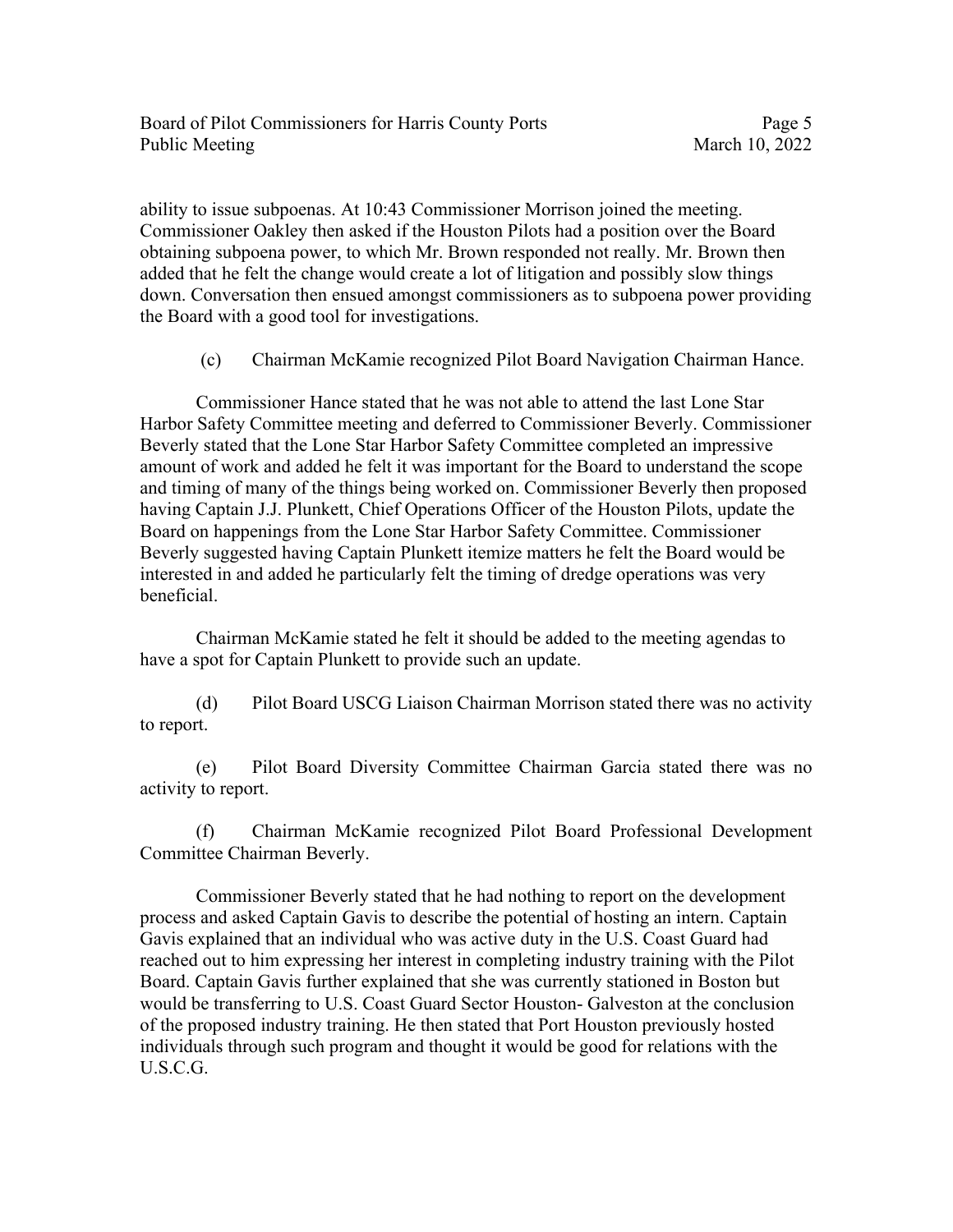Chairman McKamie stated he supported this idea but wanted to ensure the proper waiver was in place. Captain Gavis then explained that it was looking like the program would take place mid-August through early November and added there was time to ensure such protection was put in place.

(g) Chairman McKamie recognized the Pilot Board Ad Hoc Rules, Policies and Procedures Committee.

Captain Gavis stated that he had been working with General Counsel David McNeal on reviewing a documentation retention policy. He stated that Port Houston had such a policy in place and that they were not quite finished with their review but would continue on with it. He also stated that it remained at the top of the list to update the Pilot Board Rules and Regulations. He explained he was looking to consolidate all of the amendments and remove Port of Houston Authority where it was listed. He stated he would work with Pilot Board and Houston Pilots Counsel, along with the Board Ad Hoc Rules, Policies and Procedures Committee.

(PB-2022-0310-06) Financial Report

(a) Chairman McKamie recognized Pilot Board Treasurer Commissioner Dyess.

Commissioner Dyess stated that an RFP was posted for annual financial audit services and that only one proposal was submitted. She added that proposal was from Belt Harris Pechacek and that the audit would soon commence.

Captain Gavis then displayed via Zoom the January and February Pilot Board Budget with Variances and Commissioner Dyess stated that the Board was in good shape financially with an available balance of \$65,876.

Chairman McKamie asked if the transfer from the Houston Pilots was going ok, to which Commissioner Dyess affirmed it was.

(PB-2022-0310-07) Houston Pilots Association Report

(a) Chairman McKamie recognized Captain Robert Thompson, Houston Pilots Presiding Officer.

Captain Thompson greeted the Pilot Board and stated that the Houston Pilots had provided the commissioners with a handout. He then stated that as of today the Houston Pilots had 85 Branch Pilots and 7 Deputy Branch Pilots. He then added that there were no retirements in January, but a mandatory retirement was upcoming in August (due to the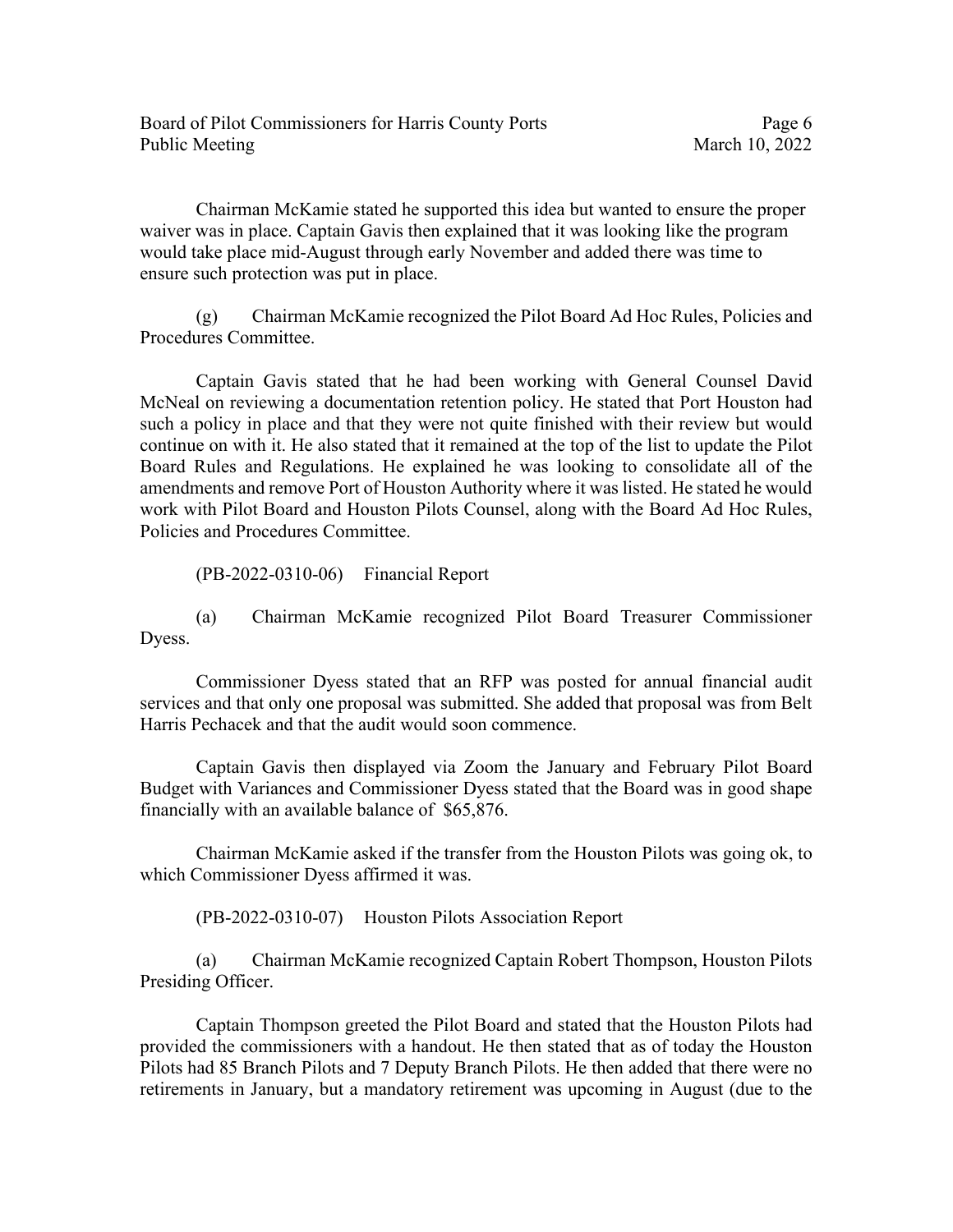Board of Pilot Commissioners for Harris County Ports Page 7 Public Meeting March 10, 2022

pilot turning 68). Captain Thompson next explained a graph displaying ship counts in 2021 and 2022 and stated the ship counts were remaining fairly consistent. He then added that they were down 2.4% year over year in 2020 and 2021 and detailed that containerships were down 11.5%, tankers 2.6%, and gas ships 4.0%. Captain Thompson then explained that even though Port Houston was reporting a record year, it was because the ships were larger, and that ship count was down. Captain Thompson next stated he expected project 11 dredging to commence around the end of March from around buoy 18 (Bolivar) to buoys 51/52 (Redfish) and went into detail about how having so many dredges in one area would be unprecedented. He stated that coordinating two way traffic around the dredges would be a challenge and explained that the Houston Pilots require a 5 mile separation. He then added that working around the dredges would create longer transit times for the pilots.

Chairman McKamie asked where the dredge materials were being taken to, to which Captain Thompson explained that they would be dumped far offshore. Conversation then ensued between Chairman McKamie and Captain Thompson regarding the challenges surrounding U.S.C.G. Aids to Navigation being removed and virtual aids to navigation being implemented, which Captain Thompson stated was unprecedented

Captain Thompson next explained that the Houston Pilots try to remain vigilant on their safety and rest and that they hired a company called Circadian Technologies to study their rest. He then explained that the company utilized their software to analyze the Houston Pilots work/rest balance and that the Houston Pilots were in better shape in the most recent study (two months prior) than they were in 2013. Captain Thompson then explained that the Houston Pilots were in great shape on the fatigue study and were weary of world events affecting their ship count (specifically mentioning the Russian embargo on oil and continued pandemic).

Captain Thompson next detailed the upcoming Maritime & Logistics Youth Expo on April 29, 2022 at San Jacinto Maritime college and added that they were sponsoring two tables at the upcoming Women's Leadership Luncheon.

Chairman McKamie then asked if it was possible to break down the number of pilots that were approaching retirement, to which Captain Thompson stated it was. Vice Chair Garcia then asked if it could also be broken down by diversity, to which Captain Plunkett affirmed it could.

(PB-2022-0310-08) ARC & PBIRC Reports

(a) Chairman McKamie recognized Captain Stephen Polk, Chairman of the Pilot Board Application Review Committee (ARC).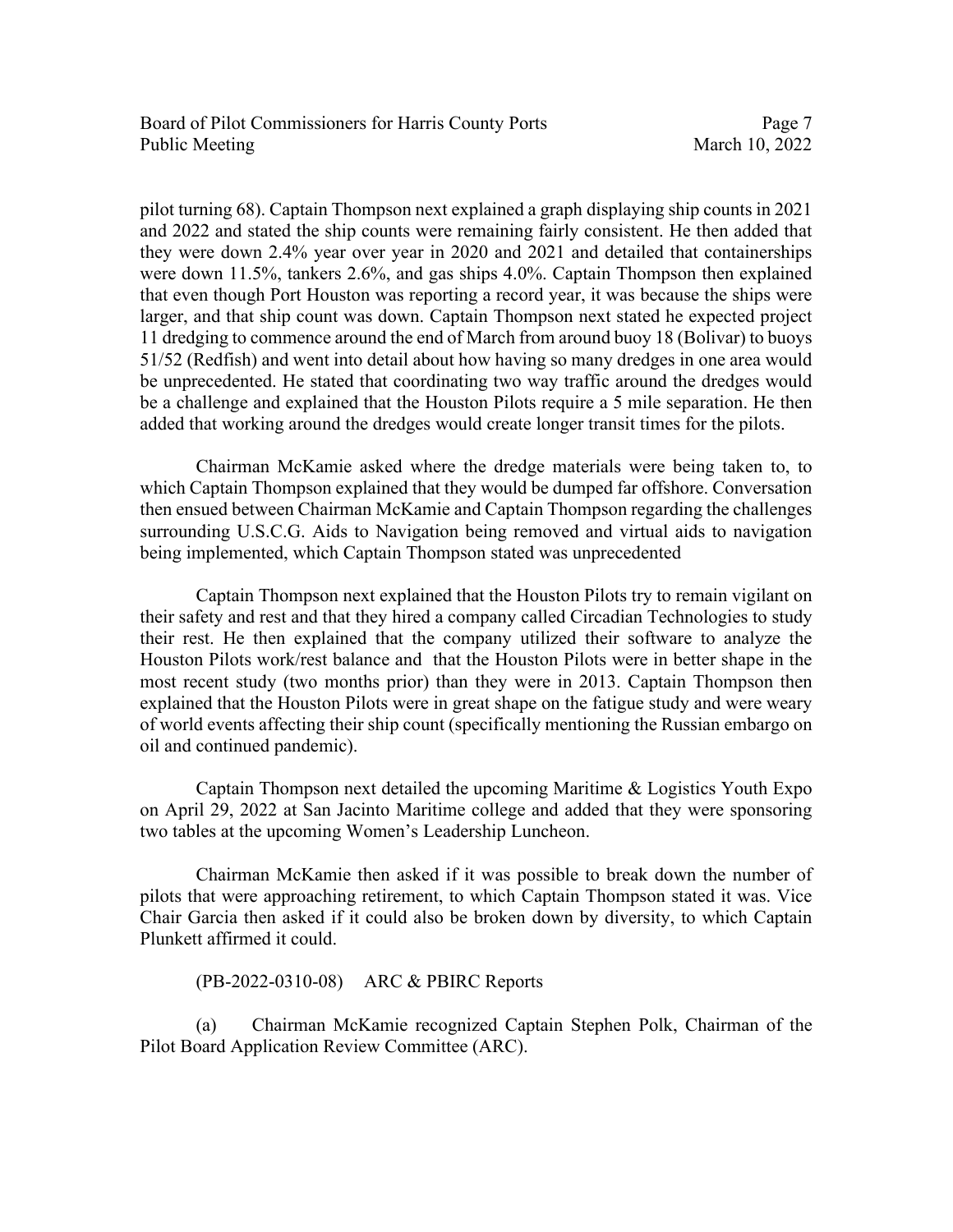Captain Gavis stated that both the ARC and PBIRC chairs were out of town for business and that he would be providing updates in their place. Captain Gavis stated that the ARC met on January 11, 2022 and approved one original branch pilot application (which would seek Pilot Board approval as agenda item 11c.) and four pilot pool applications. He then added that the ARC met on February 8, 2022 and approved 1 branch pilot renewal application (which would seek Pilot Board approval as agenda item 11b.) and three pilot pool applications.

(PB-2022-0310-09) Chairman McKamie moved to agenda item 11b., "Recommendation for renewal of Branch Pilot Commission in and for the Houston Ship Channel and Galveston Bar: Captain Sheldon J. Ginsberg" and agenda item 11c., "Recommendation for original Branch Pilot Commission in and for the Houston Ship Channel and Galveston Bar: Captain Ian S. Manthey". Chairman McKamie asked for a motion to approve. Commissioner Morrison moved to approve, seconded by Commissioner Bechtel. Chairman McKamie asked for all in favor to say aye. All were in favor. There were no negative votes. MOTION PASSED.

(PB-2022-0310-10) Chairman McKamie moved to agenda item 11d., "Approve the Application Review Committee's (ARC) recommendation to raise the minimum USCG licensing requirement from Third Mate Unlimited to Second Mate Unlimited". He asked if there was a need for any discussion. Captain Gavis reminded the Commissioners that there was a memo from the ARC in their briefing books, as well as for the public in the public books, explaining the reasoning behind the ARC's recommendation. Chairman McKamie asked for a motion to approve. Commissioner Beverly moved to approve, Seconded by Commissioner Keeney. Chairman McKamie asked for all in favor to say aye. All were in favor. There were no negative votes. MOTION PASSED.

(b) Chairman McKamie recognized Captain David Foret, Chairman of the Pilot Board Investigation and Recommendation Committee (PBIRC).

Captain Gavis stated that the PBIRC Advisory Subcommittee had met on January 31, 2022 and closed two matters to file (one involving the pilot previously mentioned with a serious medical issue running aground and the other involving mooring lines slipping off of a bollard from a passing ship). He stated that they also reviewed new evidence received in the M/V GOLDEN GLORY matter and determined that the new evidence warranted a rehearing. He stated that the rehearing would be in the same room as the Pilot Board meeting at 09:00 on March 16, 2022.

(PB-2022-0310-11) Chairman McKamie moved to agenda item 11f., "Consideration and possible action regarding the PBIRC's proposed findings and recommendations regarding the M/T ATLANTIC GRACE collision with the T/V TIMOTHY C. ALLEN near buoys 69/70 on August 21, 2020, in the Houston Ship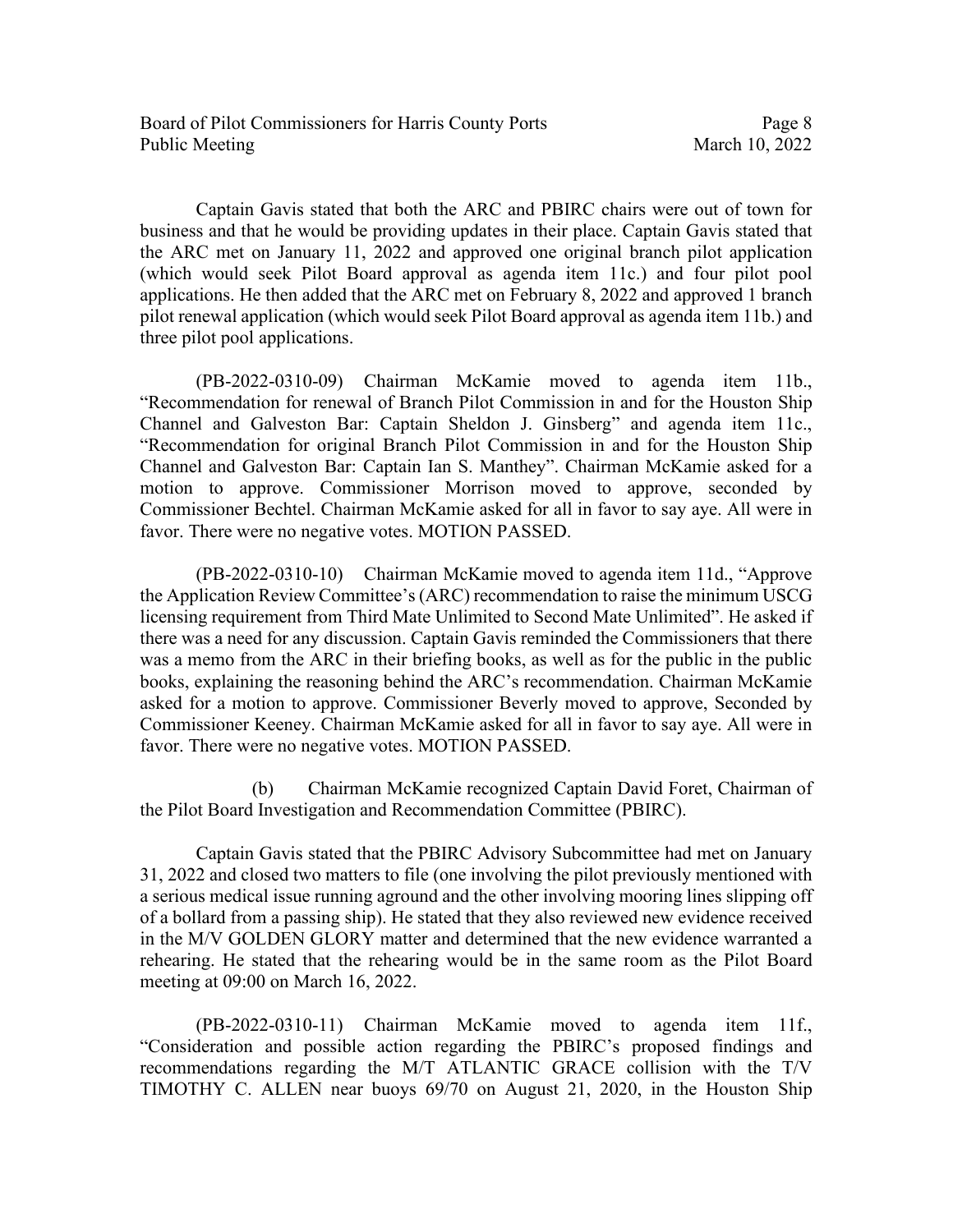Channel". Chairman McKamie asked if everyone had a chance to review the materials provided and asked for a motion to approve. Commissioner Bechtel moved to approve, seconded by Commissioner Keeney. Chairman McKamie asked for all in favor to say aye. All were in favor. There were no negative votes. MOTION PASSED.

(PB-2022-0310-12) Chairman McKamie moved to agenda item 11g., "Consideration and possible action regarding the PBIRC's proposed findings and recommendations regarding the M/T BOW FLORA allision with M/T EAGLE KINABALU at Houston Fuel Oil #1 on February 2, 2021, in the Houston Ship Channel". Chairman McKamie asked if everyone had a chance to review the materials provided and asked for a motion to approve. Commissioner Dyess moved to approve, seconded by Commissioner Hance. Chairman McKamie asked for all in favor to say aye. All were in favor. There were no negative votes. MOTION PASSED.

(PB-2022-0310-13) Executive Session

Chairman McKamie stated there was no need for an Executive Session and requested to take a five minute break at 11:10 a.m.

(PB-2022-0310-14) General Matters

At 11:18 a.m. Chairman McKamie moved to agenda item 14a.i., "Pilot Board deliberation and possible action regarding the amended Houston Pilots Navigation Safety Guidelines approved by the Houston Pilots on December 1, 2021, which added: no vessel 660 ft LOA or longer when required to turn at Brady Island Turning Basin will arrive/depart City Dock 20 - City Dock 32 when there is a vessel docked or encroached in City Dock 27 or City Dock 28. (See redlined changes to Section VIII. VT-5 D. (pg. 11) of the attached Navigation Safety Guidelines)". Chairman McKamie asked Captain Gavis to explain. Captain Gavis stated that the updated Navigation Safety Guidelines were included in the Commissioner and public books and proceeded to read the proposed change. Chairman McKamie asked if it was something the Houston Pilots wanted, to which Captain Thompson affirmed. Chairman McKamie asked for a motion to approve. Commissioner Oakley asked if there was a background on the requested change. Houston Pilots 2<sup>nd</sup> Officer Captain Clint Winegear explained that this issue came to light because the city docks had been very busy and made things very tight at the turning basin. Chairman McKamie asked if this would improve safety, to which Captain Winegar affirmed that it would. Commissioner Bechtel moved to approve, seconded by Commissioner Hance. Chairman McKamie asked for all in favor to say aye. All were in favor. There were no negative votes. MOTION PASSED.

(PB-2022-0310-15) Chairman McKamie moved to agenda item 14a.ii., "Pilot Board deliberation and possible action regarding the amended Houston Pilots Navigation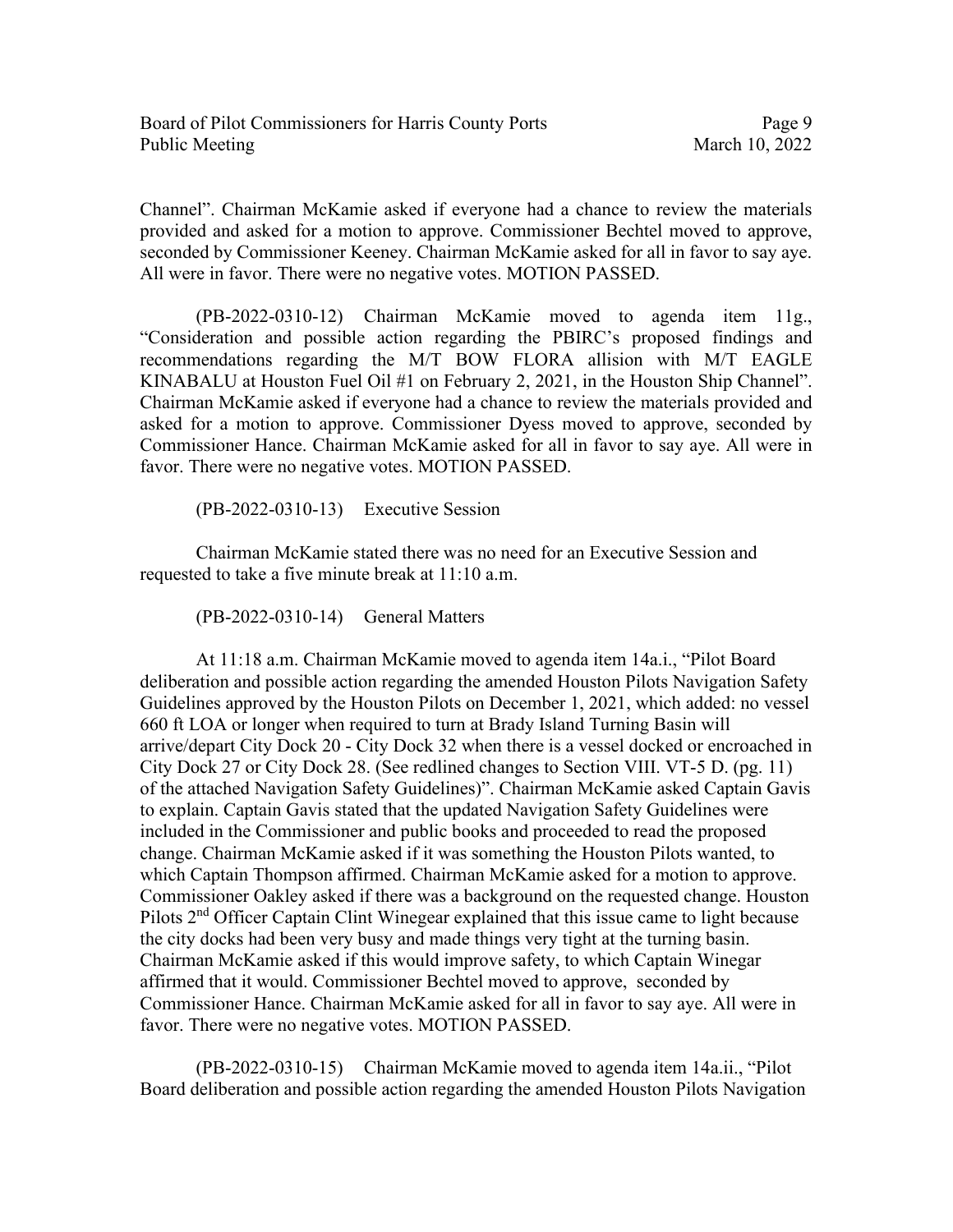Safety Guidelines approved by the Houston Pilots on February 9, 2022, which would amend VT-5 D. to state: no vessel 660 ft LOA or longer when required to turn at Brady Island Turning Basin will arrive/depart City Dock 20 - City Dock 32 when there is a vessel docked or encroached in City Dock 27 or docked at City Dock 28, increase the maximum ship dimensions at ITC Pasadena dock #2 (East) from 751' X 106' to 751' X 125', and increase the combined LOA from 2030' or greater to 2080' or greater for two vessels meeting above B-18. (See redlined changes to Section VIII. VT-5 D. (pg. 11), Section IX. DK-11 (pg. 12), and X. WB-11 (pg. 14) of the attached Navigation Safety Guidelines)". Chairman McKamie asked Captain Winegar to explain. Captain Winegar stated that this would allow for slightly larger vessels to meet. Captain Thompson explained that more experience handling larger vessels led the pilots to feel comfortable to accommodate slightly more commerce. Chairman McKamie asked if this had been studied on the simulator, to which Captain Thompson affirmed that it had. Chairman McKamie asked for a motion to approve. Commissioner Hance moved to approve, seconded by Vice Chair Garcia. Chairman McKamie asked for all in favor to say aye. All were in favor. There were no negative votes. MOTION PASSED.

 (PB-2022-0310-16) Chairman McKamie moved to agenda item 14b., " Pilot Board deliberation and possible action regarding increasing the number of authorized full Branch Pilots up from 93". Chairman McKamie stated that he understood the pilots felt they had the right number of pilots and expressed his concern of the pilots being prepared for upcoming retirements and possible attrition. Conversation then ensued between Chairman McKamie and Captain Thompson over whether or not the number of authorized Branch Pilots should be increased. Chairman McKamie then stated he felt the matter should be tabled since the pilots did not see a need to increase the number of authorized full Branch Pilots.

 (PB-2022-0310-17) Chairman McKamie moved to agenda item 14c., " Pilot Board deliberation and possible action regarding a response to the September 16, 2021 letter received from the United States Coast Guard Captain of the Port (see attached letters)". Chairman McKamie stated that he had responded to the Captain of the Port's response letter and summarized that the U.S.C.G. wanted to remove their non-voting advisory member from the PBIRC, though the Pilot Board and PBIRC would like to have them remain. Chairman McKamie then stated he felt this only further highlighted the need for the Board to obtain subpoena power. Conversation then ensued between Chairman McKamie and Vice Chair Garcia further summarizing the Captain of the Port's response letter. Chairman McKamie concluded by stating the U.S.C.G. would continue to provide investigation materials to the PBIRC and encouraged the PBIRC to have the ability to investigate matters quicker than the U.S.C.G. to be able to get lessons learned in place in a timelier manner. Chairman McKamie then stated he felt no further actions were needed with this matter.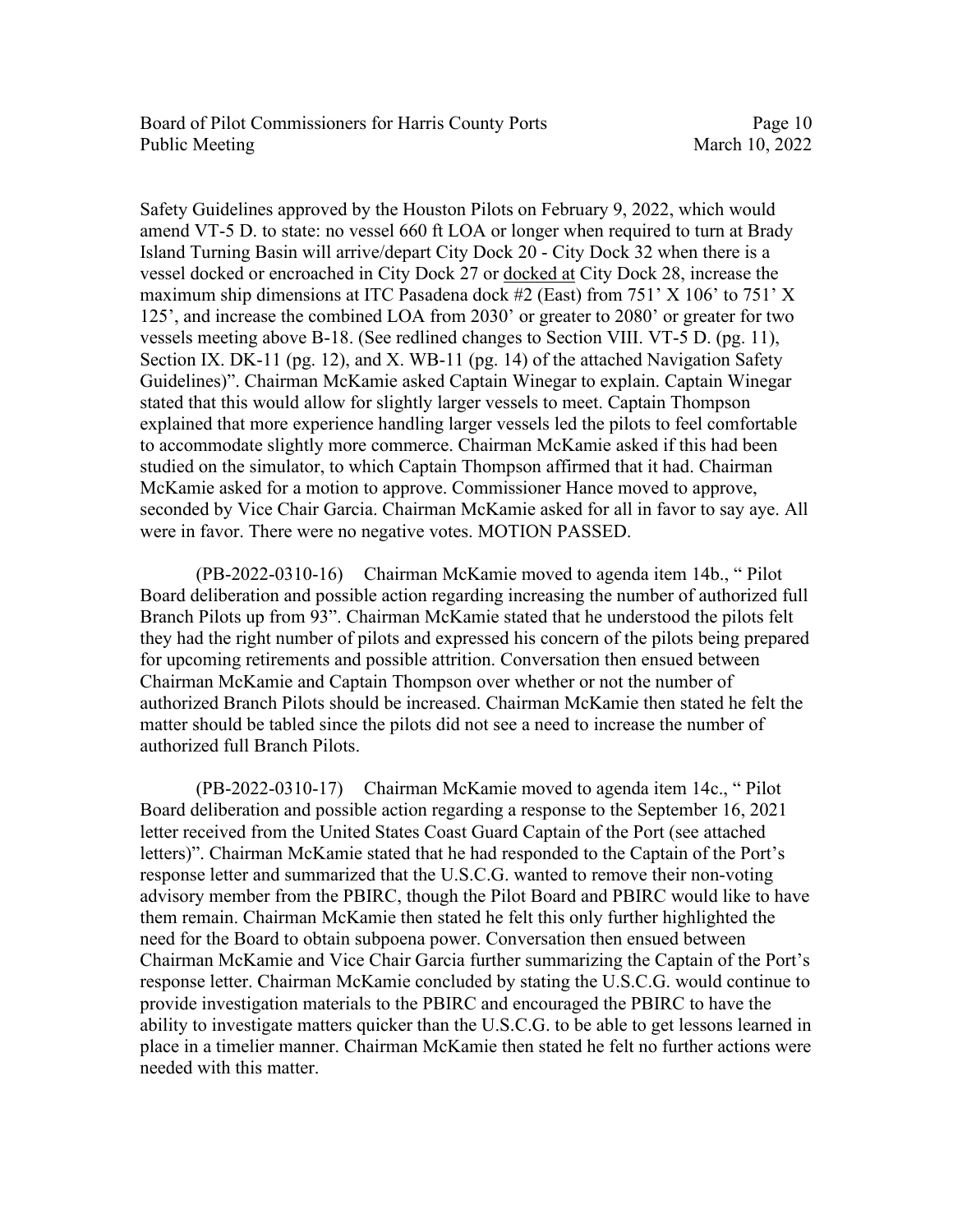Board of Pilot Commissioners for Harris County Ports Page 11 Public Meeting March 10, 2022

 (PB-2022-0310-18) Chairman McKamie moved to agenda item 14d., " Pilot Board deliberation and possible action regarding amending Section 13.B. 6) and 13.B. 7) of the Rules and Regulations Governing Pilots and Pilotage on the Houston Ship Channel Between the Galveston Bar and Turning Basin to remove the vote tally requirement (see attached proposed amendment)". Chairman McKamie asked Captain Gavis to explain this recommendation. Captain Gavis stated that the recommendation was made to have the PBIRC act as one body and that the majority vote is what would be recorded instead of the detailed vote count. Chairman McKamie said that he supported this proposal as he thought the PBIRC should act as one body. Vice Chair Garcia asked why such a change was necessary, to which Chairman McKamie stated he thought the vote should come from the committee and not individual votes. Commissioner Morrison asked if the PBIRC meetings were considered public meetings, to which conversation ensued that the PBIRC was not governed under the Open Meetings Act (as the Pilot Board is) but did treat the meetings as public meetings. Further conversation then ensued amongst the Commissioners as to whether or not the change was necessary. Commissioner Morrison then asked to table the matter, to which Chairman McKamie concurred.

 (PB-2022-0310-19) Chairman McKamie moved to agenda item 14e., " Pilot Board deliberation and possible action regarding amending Section 14 of the Rules and Regulations Governing Pilots and Pilotage on the Houston Ship Channel Between the Galveston Bar and Turning Basin to include procedures for reviewing new evidence received after the Board adopts PBIRC recommendations from a PBIRC investigation (see attached proposed amendment)". The amendment read as follows:

## Rules and Regulations Governing Pilots and Pilotage

## On the Houston Ship Channel Between the Galveston Bar and Turning BasinSection 14 Revised March 20, 2022

I. Should new evidence become available within 12 months after a PBIRC recommendation has been forwarded to and adopted by the Board of Pilot Commissioners, the PBIRC Advisory Subcommittee or The Board of Pilot Commissioners may review such new evidence to determine whether the prior recommendation was consistent with the goal of maintaining a safe ship channel. Should the PBIRC Advisory Subcommittee or The Board of Pilot Commissioners determine that a PBIRC recommendation was inconsistent with the goal of maintaining a safe ship channel based on the newly obtained evidence, then the matter shall be reheard according to the Hearing procedures outlined within the Pilot Board Rules and Regulations.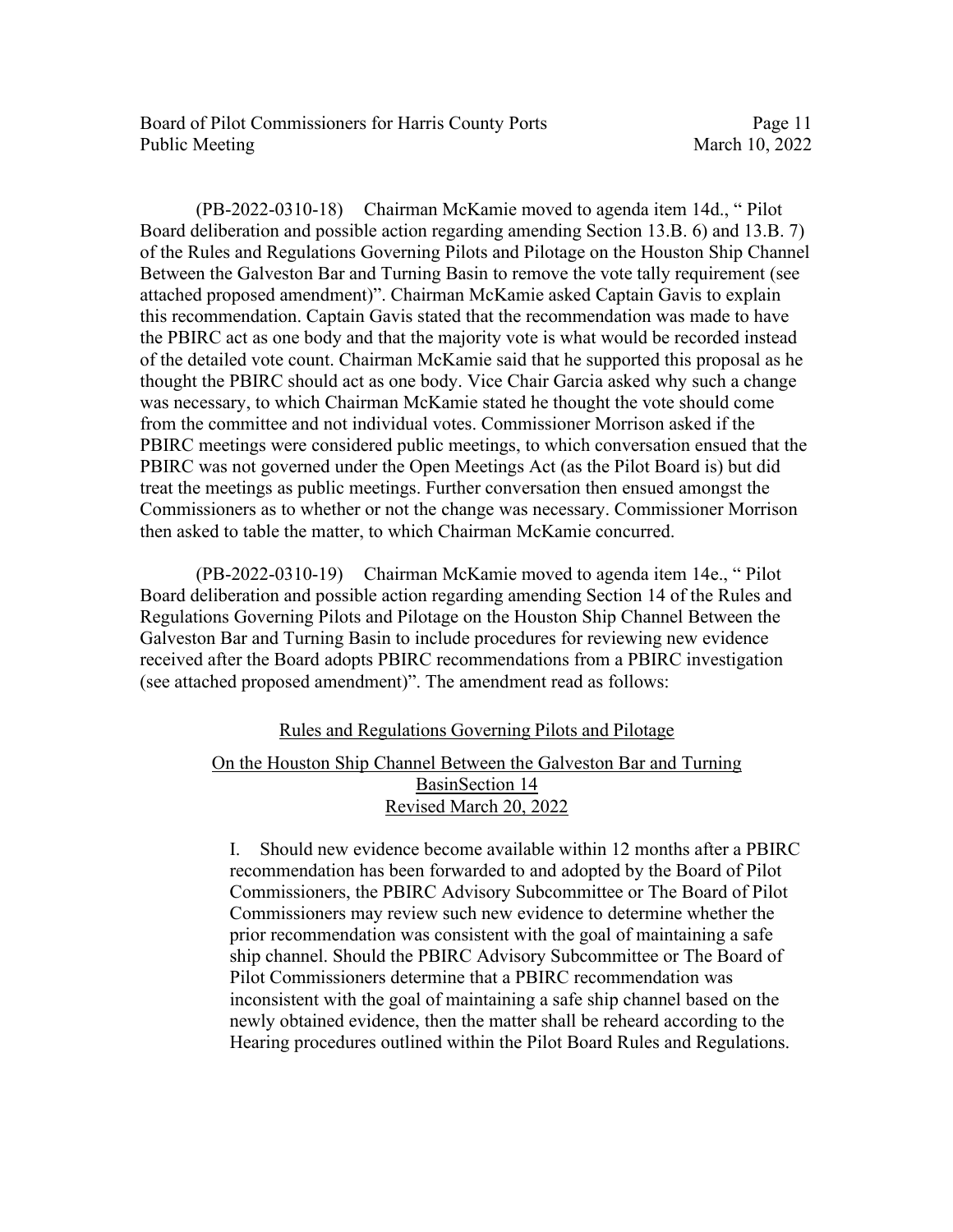Board of Pilot Commissioners for Harris County Ports Page 12 Public Meeting March 10, 2022

Chairman McKamie explained that this recommendation came to be as a result of the aforementioned PBIRC rehearing. He further explained that he felt the pilots should have a timeframe in which they know that decisions made by the Pilot Board are final. Further conversation then ensued amongst the commissioners. Captain Thompson then expressed that he believed that the finality should come after the Pilot Board approves the PBIRC recommendation, as he added that the NTSB and USCG do not govern the Houston Pilots. He then went into detail how he felt there was much more experience on the PBIRC than the NTSB and USCG. Chairman McKamie then stated he understood Captain Thompson's position but felt there needed to be a mechanism in place that would allow the PBIRC to review material facts should they become available after an initial decision had been made. Vice Chair Garcia then added he felt it was a fair compromise to allow a one year limit on new evidence. Commissioner Oakley then asked Chairman McKamie to write the Captain of the Port notifying him of the outcome of the PBIRC rehearing and requesting that material facts continue to be shared. Commissioner Hance then asked what would become available after an investigation had been closed, to which Chairman McKamie detailed the timing problem that occurred with the M/V GOLDEN GLORY investigation. Further conversation then ensued about the differences of procedures and timing between the U.S.C.G. and PBIRC investigations. Chairman McKamie then asked for a motion to approve. Vice Chair Garcia moved to approve, seconded by Commissioner Oakley. Chairman McKamie asked for all in favor to say aye. All were in favor. There were no negative votes. MOTION PASSED.

(PB-2022-0310-20) Chairman McKamie moved to agenda item 14f., " Pilot Board deliberation and possible action regarding amending the Executive Director contract to increase allotted vacation time". Chairman McKamie stated that he and Commissioner Beverly had discussed this matter and felt it was something that should be done. Commissioner Beverly said he felt that two weeks of vacation was too low for the expectation of the Executive Director position. Chairman McKamie asked Commissioner Beverly what period he felt would be appropriate, to which Commissioner Beverly stated three weeks. Chairman McKamie asked for a motion to approve. Vice Chair Garcia moved to approve amending the allotted Executive Director vacation time from two weeks to three weeks. Conversation then ensued about how the vacation time and sick time could be combined into total paid time off. Commissioner Dyess also added that the allotted sick time of 12 days was much higher than the 2 days allotted at her organization. Commissioner Morrison then added that was a good recommendation should the Board hire employees. However, what was being proposed was simply for Captain Gavis' contract. Captain Gavis next added that his contract very closely mirrored the contract of the Executive Director at Port Houston. Chairman McKamie asked for a second. Seconded by Commissioner Morrison. Chairman McKamie asked for all in favor to say aye. All were in favor. There were no negative votes. MOTION PASSED.